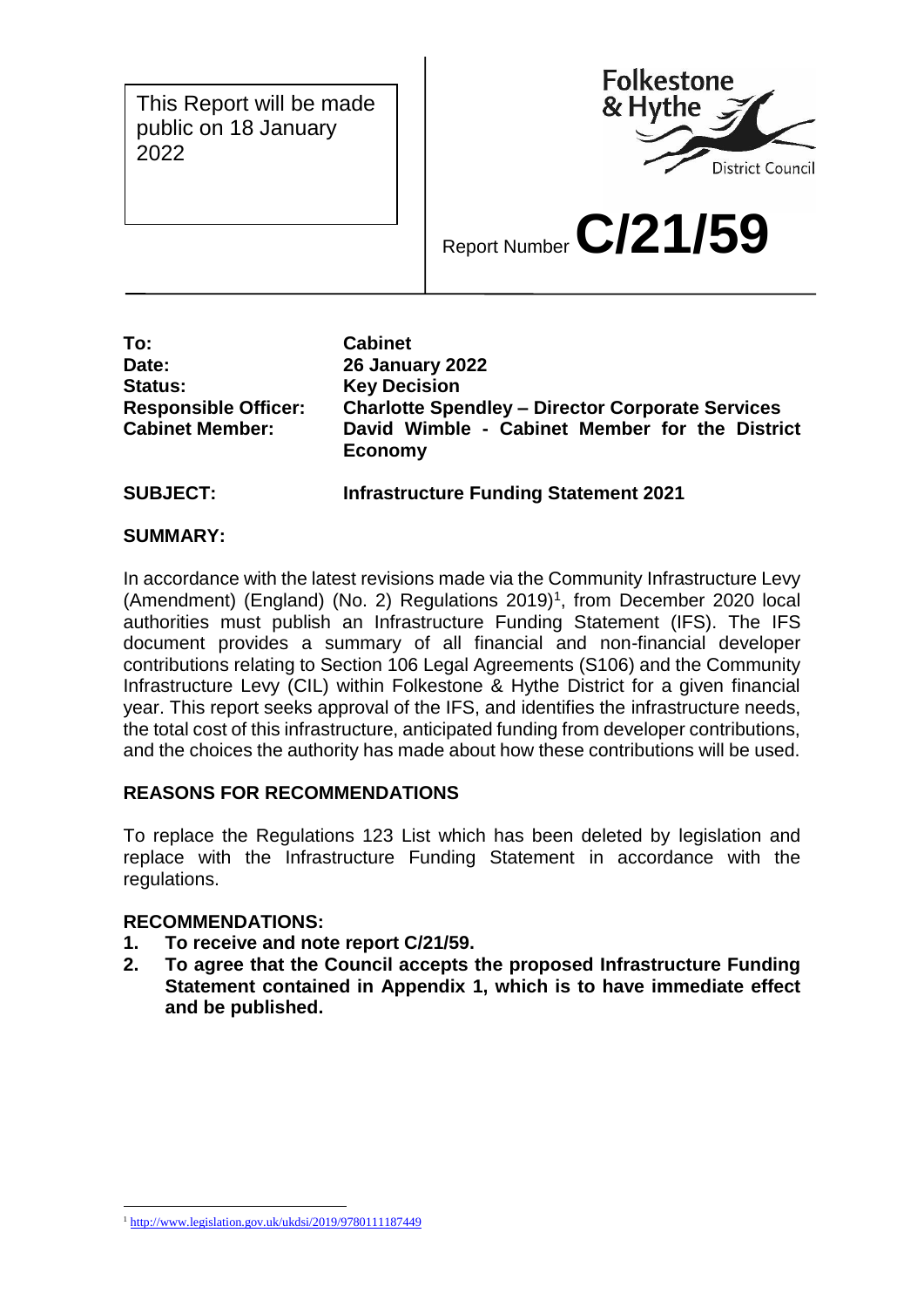### **1. Introduction**

- 1.1 In accordance with the latest revisions made via the Community Infrastructure Levy (Amendment) (England) (No. 2) Regulations 2019), from December 2020 local authorities must publish an Infrastructure Funding Statement (IFS), and information should be drawn from this. A copy of the IFS is presented in **Appendix 1.**
- 1.2 Accordingly, the IFS is to provide a summary of all financial and non-financial developer contributions relating to Section 106 Legal Agreements (S106) and the Community Infrastructure Levy (CIL) within Folkestone & Hythe District for a given financial year.
- 1.3 The IFS should also identify infrastructure needs, the total cost of this infrastructure, anticipated funding from developer contributions, and the choices the authority has made about how these contributions will be used.

## **2. Preparing an Infrastructure Funding Statement**

2.1 The Planning Policy Guidance (PPG) on Infrastructure Funding Statements provides guidance on the contents of statements, as follows:

*"Infrastructure funding statements must set out:*

- *A report relating to the previous financial year on the Community Infrastructure Levy;*
- *A report relating to the previous financial year on section 106 planning obligations;*
- *A report on the infrastructure projects or types of infrastructure that the authority intends to fund wholly or partly by the levy (excluding the neighbourhood portion).*

*The infrastructure funding statement must set out the amount of levy or planning obligation expenditure where funds have been allocated. Allocated means a decision has been made by the local authority to commit funds to a particular item of infrastructure or project."*

2.2 Associated reporting is set out within the body of the IFS.

#### **3. Scheme prioritization through reference to the Infrastructure Funding Statement**

- 3.1 The District Council formally adopted a Community Infrastructure Levy Governance Framework at Cabinet on 24<sup>th</sup> June 2020, and Cabinet report C/20/12 and its associated appendices refer.
- 3.2 The purpose of having a governance framework in place is to ensure the deployment of CIL income follows clear and appropriate processes. Decisions to be taken by the District Council on spend of CIL receipts from the strategic pot would be taken in accordance with the IFS priorities and through the involvement/discussions between the Planning Policy team which leads on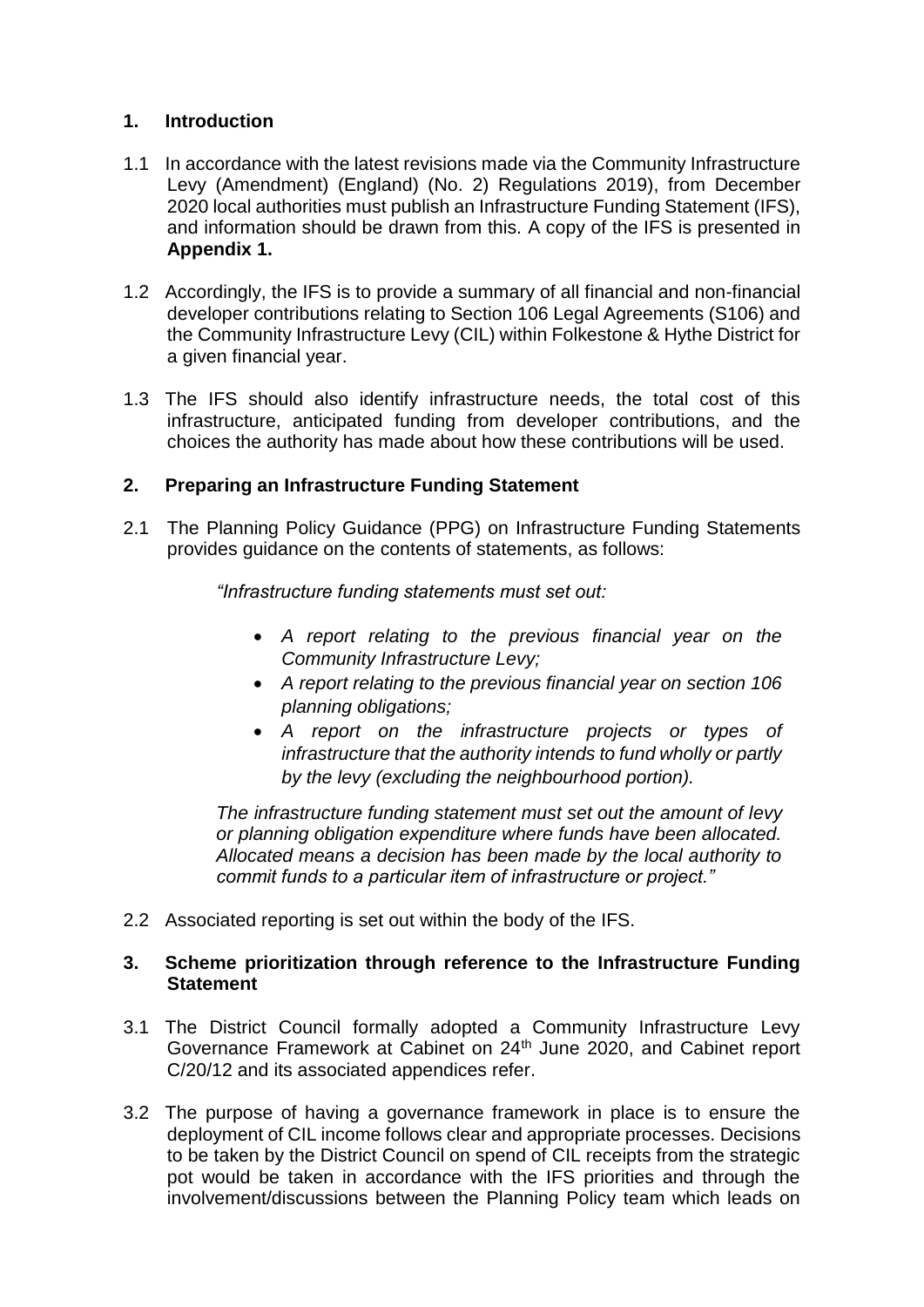preparation of the IFS and one of the following Directors, depending on the directorate area where a particular project falls:

- Director of Place
- Direction of Housing and Operations
- Director of Corporate Services
- 3.3 A significant role of the IFS is, therefore, to identify those infrastructure projects or types of infrastructure which Folkestone & Hythe District intends will be, or may be, wholly or partly funded by the Community Infrastructure Levy; whilst indicating other sources of funding that can be pooled to fund the same infrastructure projects.
- 3.4 In conjunction with the approved process for scheme prioritization as set out in the District Council's CIL Governance Framework, the District Council has identified the following projects to represent its top priorities:
	- Folkestone Town Centre Place Plan projects to be defined in accordance with the advancement of the Place Plan.
	- Princes Parade Leisure Centre and open/play space provision.
	- Strategic play areas, as set out in the adopted Play Strategy.
- 3.5 The District Council shall use as much as the CIL pot assigned under the control of F&HDC as possible to facilitate project delivery, as required. A proportion of future CIL receipts to be collected and controlled by the District Council could be used to repay loans used to support infrastructure, i.e. where the Council has acted to provide forward-funding.

## **4. Conclusion**

- 4.1 The District Council has prepared its second Infrastructure Funding Statement, and meets the requirements of the Community Infrastructure Levy (Amendment) (England) (No. 2) Regulations 2019 for local authorities to publish information on the infrastructure funding they receive through Section 106 and CIL.
- 4.2 The Government has consulted on proposals for radical reform of the planning system, as set out in the Planning White Paper 'Planning for the Future' (MHCLG, August 2020). Any subsequent changes in legislation may, therefore, need to be reflected in future updates of this document.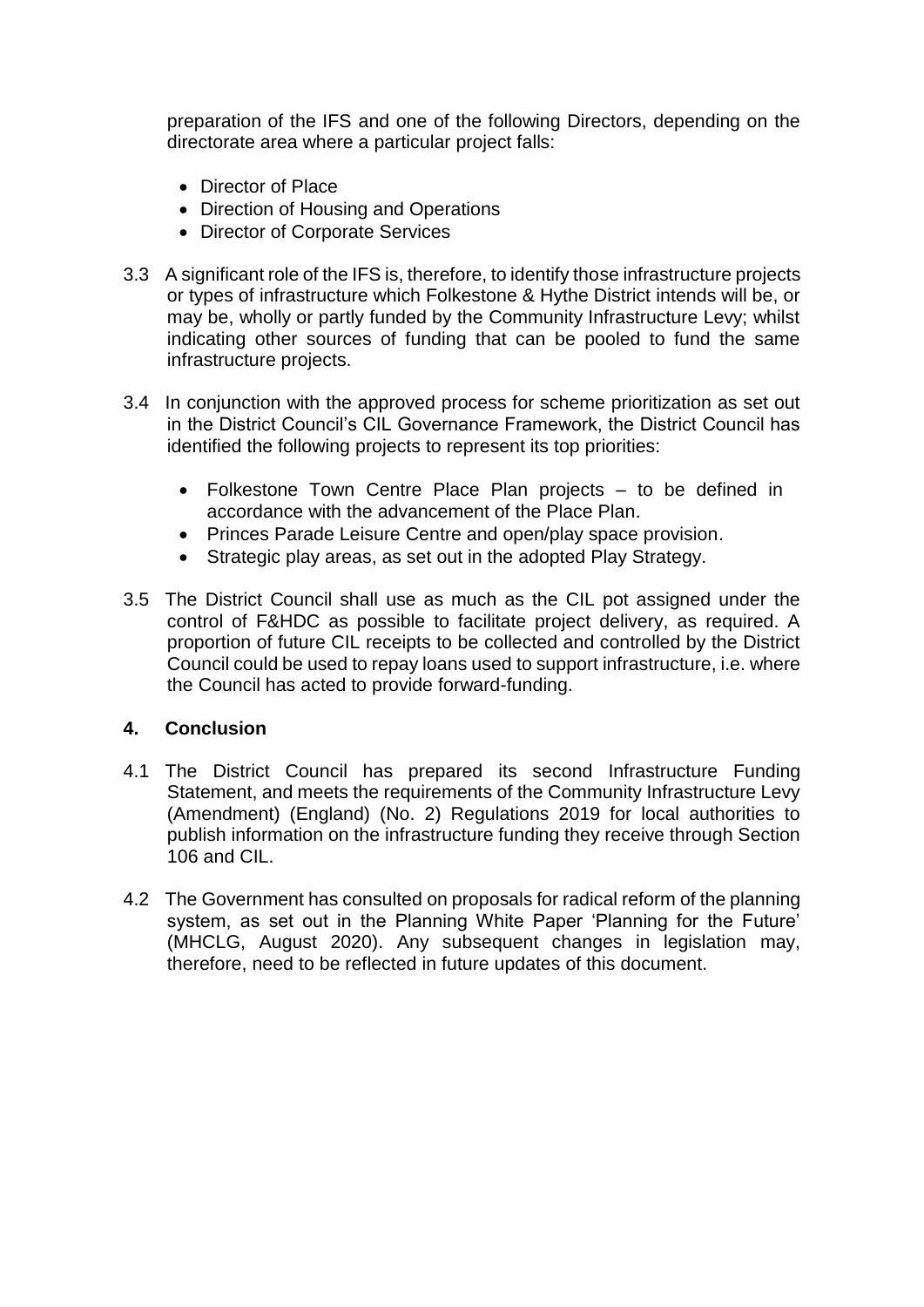### **5. RISK MANAGEMENT ISSUES**

5.1 A summary of the perceived risks to the Council is shown below:

| <b>Perceived Risk</b>     | Likelihood | <b>Seriousness</b> | <b>Preventative Action</b>              |
|---------------------------|------------|--------------------|-----------------------------------------|
| <b>KCC</b> direct their   | Low        | Medium             | Maintaining close communication         |
| allocation of CIL         |            |                    | between officers of the District and    |
| receipts to fund projects |            |                    | County is a requirement of the IFS      |
| that would not accord     |            |                    | preparation. KCC have generated a       |
| with the CIL regulations, |            |                    | list of projects that could be funded   |
| which requires that CIL   |            |                    | using their (KCC's) proportionate CIL   |
| is used to fund 'the      |            |                    | receipts, and the District Council is   |
| provision, improvement,   |            |                    | content that KCC would appropriately    |
| replacement, operation    |            |                    | spend its proportionate CIL receipts    |
| or maintenance of         |            |                    | in accordance with the CIL              |
| infrastructure to support |            |                    | Regulations. KCC will publish their     |
| the development of the    |            |                    | infrastructure list within the 2022 IFS |
| area'.                    |            |                    |                                         |

## **6. LEGAL/FINANCIAL AND OTHER CONTROLS/POLICY MATTERS**

#### **6.1 Legal Officer's Comments**

The Community Infrastructure Levy (Amendment) (England) (No. 2) Regulations 2019 vary the Community Infrastructure Levy Regulations 2010 to include a requirement in Regulation 121A for a local planning authority to publish, no later than 31 December in each calendar year, an infrastructure funding statement. This must comprise a report about planning obligations in relation to the reported year.

The publication of this statement ensures that the Council is complying with its statutory duties.

#### **6.2 Finance Officer's Comments**

The data included in the IFS has been prepared in conjunction with Finance.

#### **6.3 Diversities and Equalities Implications**

There are no negative equality and diversity implications directly arising from this report. The proposed IFS provides a transparent process to make clear decisions on infrastructure related projects being funded by CIL. These projects could include schemes to assist specific sections of our community, for example improving wheelchair accessibility in public spaces.

#### **6.4 Climate Change**

There are no Climate Change Implications arising from this report.